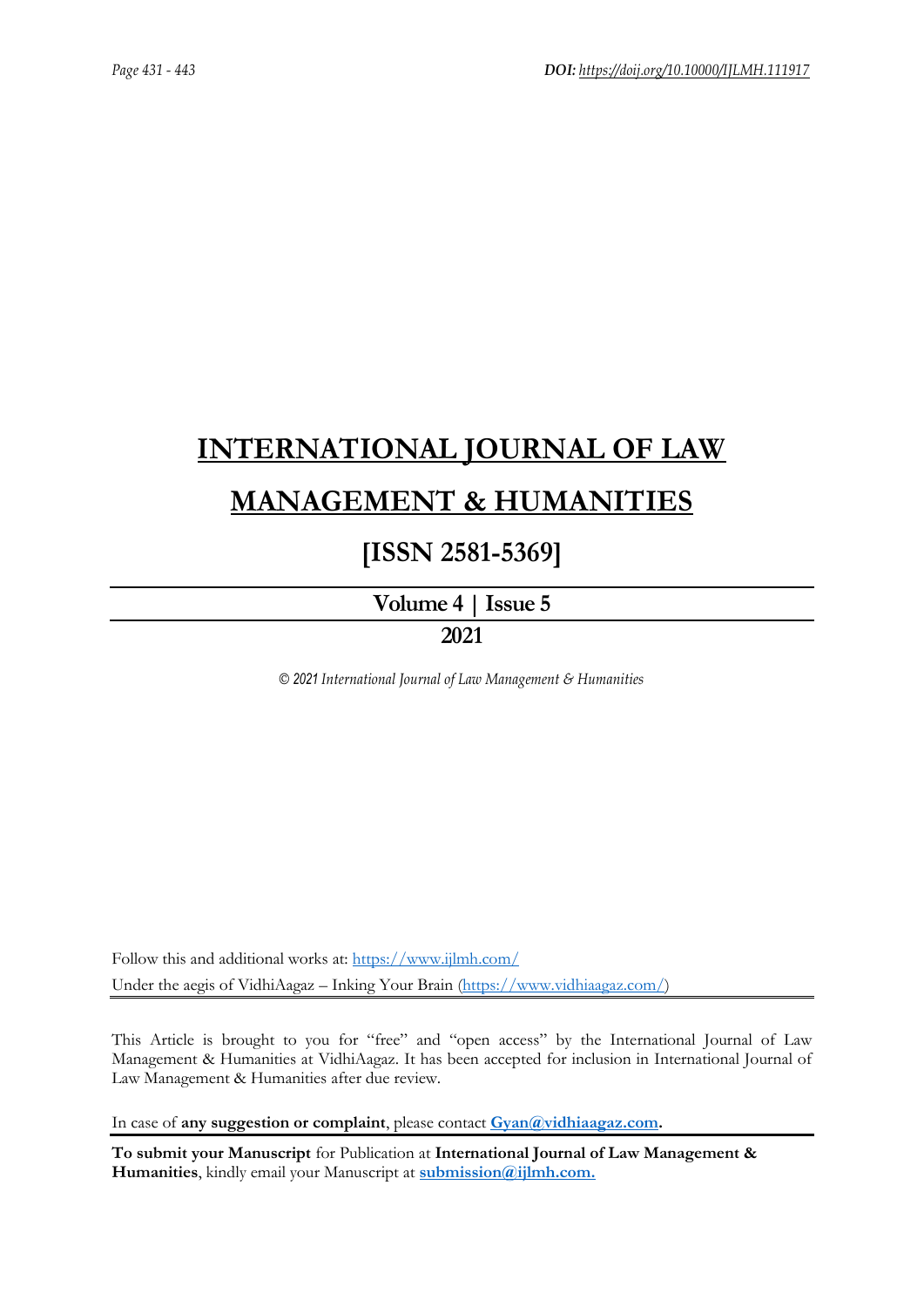# **Addressing the Conflict between Municipal and International Law through Hartian and Kelsenian Jurisprudence**

#### **ADITI TRIPATHI<sup>1</sup>**

#### **ABSTRACT**

*Kelsen's monistic approach indicates that its basic elements are the identification of law and state; the idea that a legal order is a compound of norms, the validity of which relies on a hypothetical basic norm, the Grundnorm. The idea of a union of primary and secondary rules to which so important a place has been granted, may be regarded as a mean between juristic extremes. This rule of recognition lies at the core of Hartian jurisprudence. The paper seeks to discuss and critique Kelsenian and Hartian jurisprudence and explain their importance as their nomological approaches to municipal and international law are given a place in ICJ case laws.*

*Keywords: Hart, Kelsen, Grundnorm, Rule of recognition.*

#### **I. INTRODUCTION**

Human A brief encapsulation of Kelsen's monistic approach indicates that its basic elements are the identification of law and state; the idea that a legal order is a compound of norms, the validity of which relies on a hypothetical basic norm, the *Grundnorm*: the exclusion of any factual element in the construction of a legal order; and the repudiation of any reference to other non-logical premises, such as morals or natural law.<sup>2</sup> The idea of a union of primary and secondary rules to which so important a place has been granted, may be regarded as a mean between juristic extremes.<sup>3</sup> The rule of recognition<sup>4</sup> lies at the core of Hart's concept of law.

#### **II. KELSON'S NOMOLOGICAL APPROACH**

Kelsen's theory of international law conceives law as a hierarchy, the Constitution stands above the statute, the statute above the ordinance and any norm-setting organ is a higher organ than

<sup>&</sup>lt;sup>1</sup> Author is a Law Graduate, India.

<sup>2</sup> Francois Rigaux*, Hans Kelsen on International Law*, European Journal of International Law, 325-343 (1998).

<sup>3</sup> Hart, *International Law.* 213-237.

<sup>4</sup> Mehrdad Payandeh, *The Concept of International Law in the Jurisprudence of H.L.A. Hart*, European Journal of International Law, Volume 21, Issue 4, 967–995 (November 2010).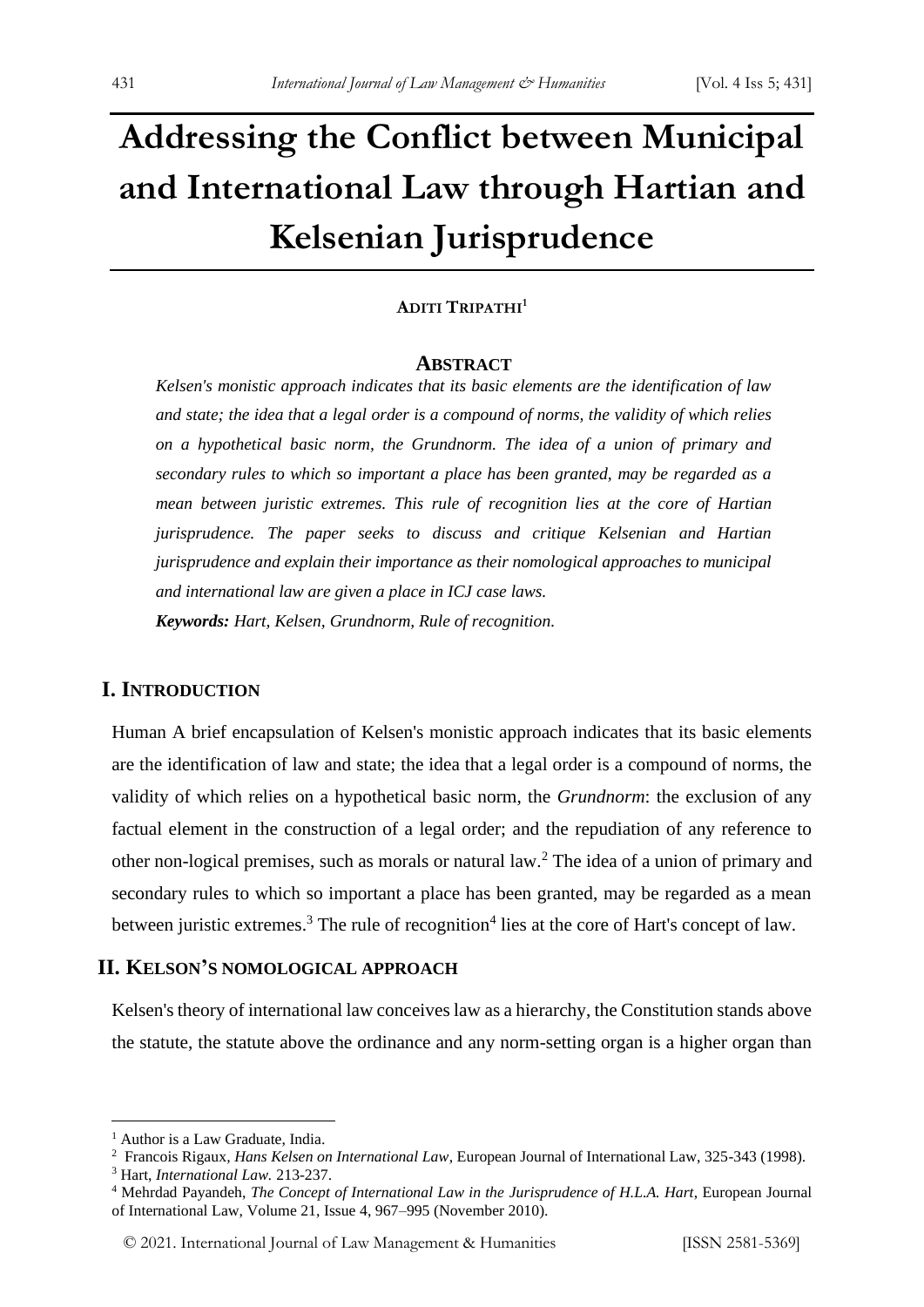one which does not set norms but merely applies them.<sup>5</sup> According to Kelsen, it is not the legal order of states that occupies the highest stage in the hierarchy of law; it is international law that tops the pyramid. He believes that interstate relations are governed by law just like intrastate relations. International law is a system of norms which became such by custom and is thus, customary law. One of the norms of customary law, is the rule *'pacta sunt servanda*,' which is the basis of international treaty law.<sup>6</sup> Kelsen opposes the dualistic contention that only the consent of states creates international law and that the norms of international customary law are arrived at by a process of tacit consent. This theory is opposed by Kelsen because of its attachment to the conception of state sovereignty and because treaties are generally valid even when the will of the parties to be bound by treaties has vanished.<sup>7</sup>

According to Kelsen, international law is like any other law-for instance, like state law; it obligates and authorizes individuals and its norms have the same characteristics as those of state law.<sup>8</sup> But the international order still forms a primitive legal order, comparable to that of pre-state communities. In most cases, the question whether a norm has been violated is decided by the party which charges the violation, not by a judicial organ.<sup>9</sup>

Thus, Kelsen conceives the present international status as a primitive, "de-centralized," legal order.<sup>10</sup> The last step in the process of centralization will be an organic unity and a universal community of law giving rise to a world state. If one recognizes different legal orders, he argues, one should recognize one order as higher than others; and, he asserts, the international legal order is the highest order of all. $^{11}$ 

Kelsen insists that dualists draw the consequences from their deductions and conceive the mutual recognition of states as a mutual grant and delegation of authority to create norms. Thus, it appears that even those who do not consider international law as the highest phase of a system of law ought to arrive at a unitary conception of the legal order. $^{12}$ 

The denial of the unity of legal orders is often based on the alleged contradiction between international law and state law. The alleged contradiction, however, turns out to be merely a conflict between higher and lower norms.<sup>13</sup> In state law, a lower norm which is incompatible

- 6 *Ibid.*
- 7 *Ibid.*
- 8 *Ibid.* 9 *Ibid.*
- <sup>10</sup> *Ibid.*
- <sup>11</sup> *Ibid.*
- <sup>12</sup> *Ibid.*
- <sup>13</sup> *Ibid.*

<sup>5</sup> W.B. Stern, *Kelsen's Theory of International Law*, The American Political Science Review, 736-741 (August 1936).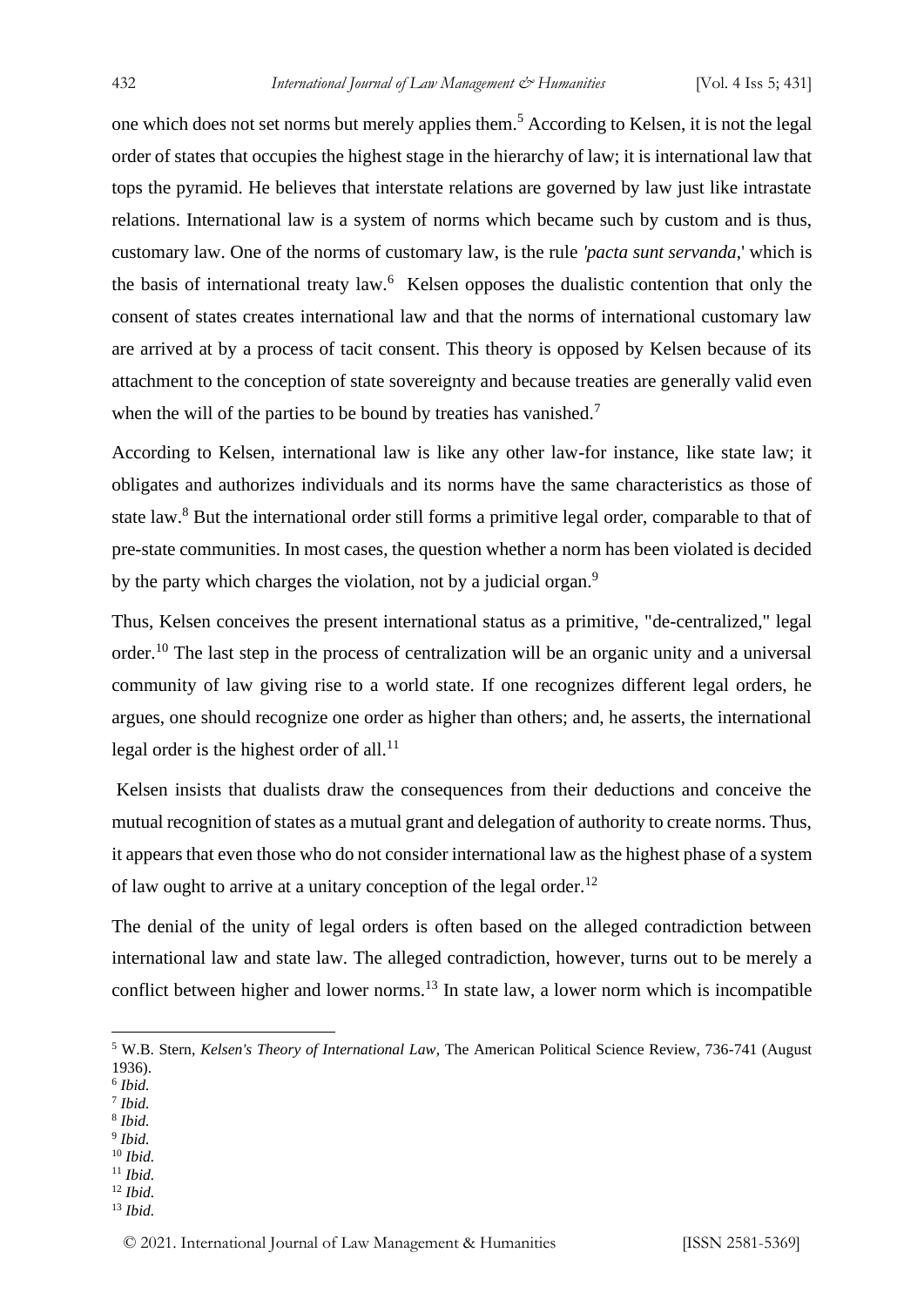with a higher norm is usually not void in itself, but it is generally annihilable; also, a norm of state law which is incompatible with international law is annihilable, provided that particularist norms provide for its annihilation.<sup>14</sup>

The universal legal system which is conceived as an eventuality by Kelsen is at this time only intellectually discernible.<sup>15</sup>However, Kelsen insists that by the elimination of the dogma of sovereignty, the "pure theory of law" turns against an imperialistic ideology which is hostile to international law and champions a centralized international organization.<sup>16</sup> The possibility of such a political effect does not impair the theoretical value of this theory.

Kelsen considers himself a positivist in his aversion for natural law, a monist in his attack on conceptions of state sovereignty, and a purist in his endeavor to deal with an abstract body of law. But subconsciously he is also a deontologist, i.e., a philosopher who sees only human duties, obligations, perhaps also authorizations, but no rights. Thus, Kelsen's "pure theory of law" is also a positivistic, monistic, and deontological theory.<sup>17</sup> Kelsen claims that an "impure" theory of law is a theory which includes ingredients of psychology and biology, ethics and theology, or a theory which is consciously or unconsciously based on "ideologies," as, for instance, on imperialistic conceptions.<sup>18</sup>

One of Kelsen's basic contentions is that there exists no difference in the nature of the subjectmatter of state law and international law. Kelsen's theory brought into focus an idea which the contemporary evolution of international law has overwhelmingly confirmed: international law is not confined to relations among states, it can encompass all human activities.<sup>19</sup> The clearest example of such an evolution is the international protection of human rights.

#### **III. CRITIQUE OF KELSON'S APPROACH TO INTERNATIONAL LAW**

According to Kelsen's own statement, the choice of international law as the hypothetical fundamental norm is purely arbitrary.<sup>20</sup> Here two objections must be levelled at Kelsen's overly narrow definition of law. Firstly, when dealing with normative systems which do not qualify for legal status, Kelsen contemplates morals which are clearly devoid of any coercive element and religious orders whose coercion is 'transcendental', meaning that 'sanctioning' is a matter for the hereafter.<sup>21</sup> But a religious order can also be a legal one and can thus institute provisions

- <sup>15</sup> *Ibid.*
- <sup>16</sup> *Ibid.*
- <sup>17</sup> *Ibid.* <sup>18</sup> *Ibid.*
- $19 n 1.$
- $20 n 5$ .
- $^{21}$  n 1.

<sup>14</sup> *Ibid.*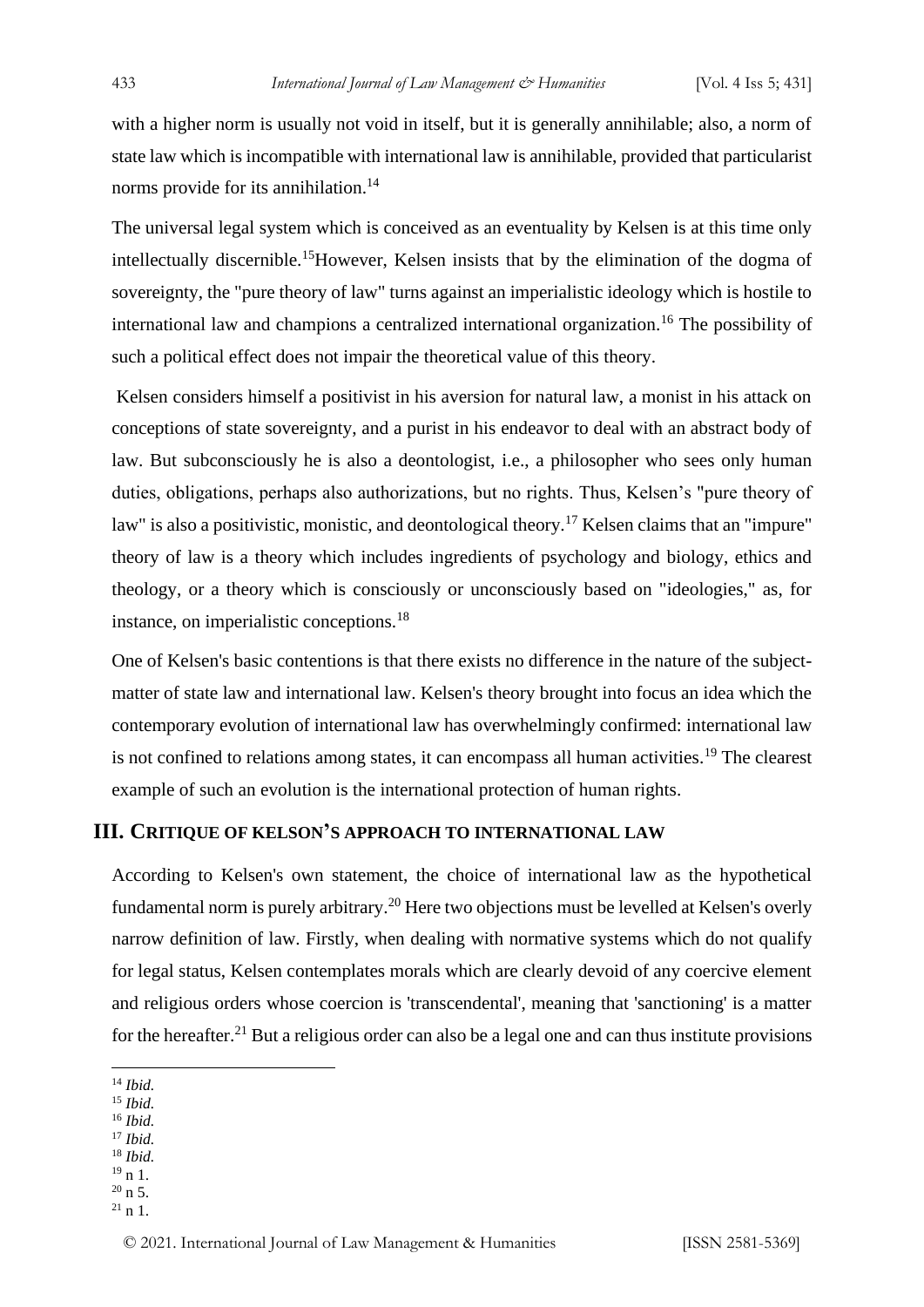for its followers in this life while preparing for their salvation in the hereafter.

Kelsen also contemplates normative systems which resort to physical force for their implementation. There is no difference between the Roman Empire whose rule was based on brute force and a small empire of a gang of robbers. Neither of these constitute legal orders since they do not embody Augustine's idea of justice.<sup>22</sup> Needless to say, Kelsen rebuts this argument, but his motivation in denying the legal nature of 'the coercive order that constitutes the community of the robber gang and comprises the internal and external order' is no less flawed than Augustine's.

The reason why such a system is not granted the legitimacy of law is that those who speak in the name of legal science do not provide it with a basic form since it is hypothetical and relies on a mere evaluation of fact and so the pure theory of law is self- defeated.

The fragility of the Kelsenian monist approach lies in the fact that he defined a legal order on the basis of the traditional features of state law. Even assuming that coercion forms part of a legal order, one cannot deny the existence of forms of constraint other than physical coercion.<sup>23</sup> The emergence of 'soft law' is an indication of other kinds of constraints.

International law is unique, not only because its very scope is to be ecumenical but also because no other legal order is cast in the same mould.<sup>24</sup> A final inadequacy of the monistic approach concerns the issue of the conflict of laws.<sup>25</sup> Different legal systems may subject the same 'person' to contradictory commands. Such is the case, for instance, for an Italian wishing to marry a Morrocan woman.<sup>26</sup> The validity of the matrimony will be decided differently in Italian civil law, ecclesiastical law if the man is a practicing Christian, and in Moroccan law which incorporated the Islamic law prohibiting the marriage of a Muslim woman with a non-Muslim. It is correct according to the Kelsenian theory, that the person of the young girl is not the same in each of the three legal systems. Each of them creates its own juridical relation. There is thus no logical contradiction among the three systems operating separately, nor is there any conflict of laws. Nevertheless, it remains the case that the same individual receives three different commands, a situation which can only be dealt with in a pluralistic approach.<sup>27</sup>

- $23 n 1$
- <sup>24</sup> *Ibid.*
- <sup>25</sup> *Ibid.*
- <sup>26</sup> *Ibid.*
- <sup>27</sup> *Ibid.*

 $22 n 1$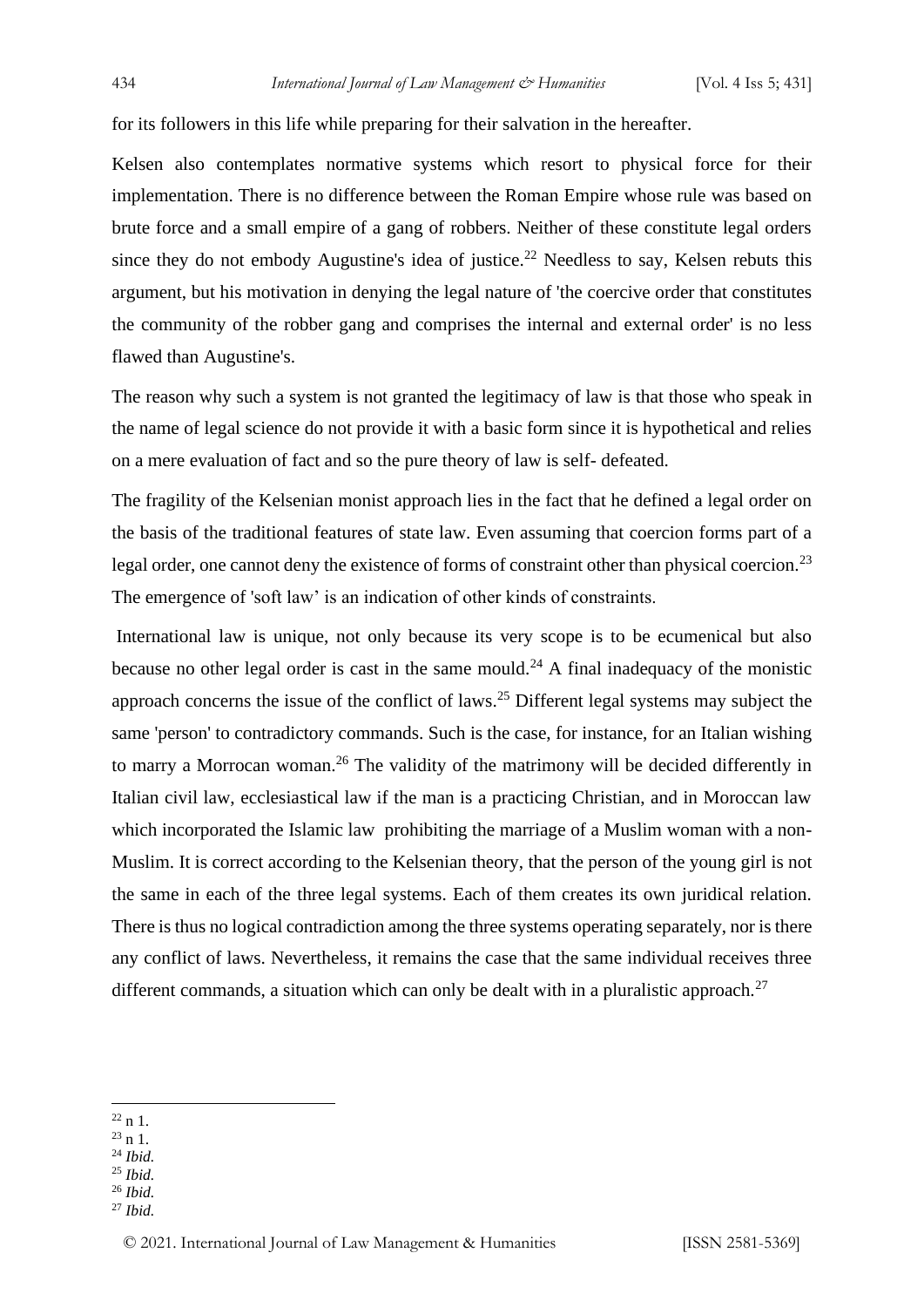### **IV. HART'S NOMOLOGICAL APPROACH TO INTERNATIONAL LAW**

Hart identifies three main recurrent issues of legal jurisprudence: how to distinguish the obligatory force of law from the conduct steering dimension of coercive force? How to distinguish legal obligations from moral obligations? How to distinguish legal rules, or more broadly social rules requiring certain behaviour, from rules which merely describe a behavioural pattern of people without determining that they are required to act in such a way?<sup>28</sup>

International law presents us with a case where the absence of an international legislature, courts with compulsory jurisdiction, and centrally organized sanctions have inspired misgivings among legal theorists.<sup>29</sup> The absence of these institutions means that the rules for states resemble that simple form of social structure, consisting only of primary rules of obligation which, when we find it among societies of individuals, we are accustomed to contrast with a developed legal system.<sup>30</sup> It is indeed arguable that international law not only lacks the secondary rules of change and adjudication which provide for legislature and courts, but also a unifying rule of recognition specifying 'sources' of law and providing general criteria for the identification of its rules.

Two principal sources of doubt concerning the legal character of international law are considered by Hart. Both forms of doubt arise from an adverse comparison of international law with municipal law, which is taken as the clear example of what law is. The first has its roots deep in the conception of law as fundamentally a matter of orders backed by threats and contrasts the character of the rules of international law with those of municipal law.<sup>31</sup> The second form of doubt springs from the obscure belief that states are fundamentally incapable of being the subjects of legal obligation and contrasts the character of the subjects of international law with those of municipal law.<sup>32</sup>

To argue that international law is not binding because of its lack of organized sanctions is tacitly to accept the analysis of obligation contained in the theory that law is essentially a matter of orders backed by threats.<sup>33</sup> It is true that not all rules give rise to obligations or duties; and it is also true that the rules which do so generally call for some sacrifice of private interests and are generally supported by serious demands for conformity and insistent criticism of

<sup>31</sup> *Ibid.*

<sup>33</sup> *Ibid.*

 $28 n 3$ 

<sup>29</sup> Hart, *International Law.* 213-237.

<sup>30</sup> *Ibid.*

<sup>32</sup> *Ibid.*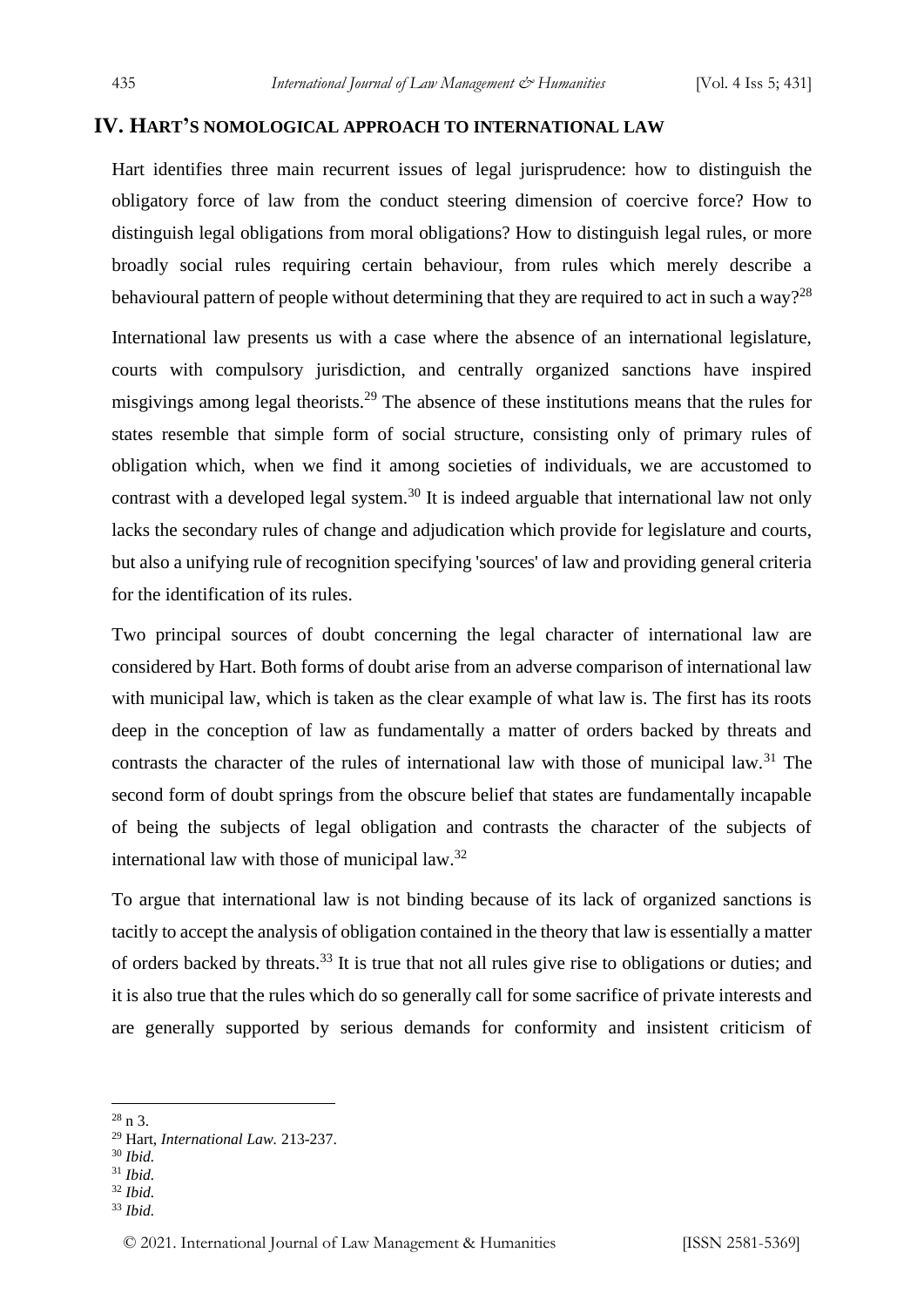deviations.<sup>34</sup> Yet, once we free ourselves from the predictive analysis and its parent conception of law as essentially an order backed by threats, there seems no good reason for limiting the normative idea of obligation to rules supported by organized sanctions.<sup>35</sup>

The question for municipal law is: what is the extent of the supreme legislative authority recognized in this system? For international law it is: what is the maximum area of autonomy which the rules allow to states $2^{36}$ 

Hart rejects the proposition that international law should best be understood as international morality. In appraising each other's conduct states differentiate between moral and legal assessments. Like rules of municipal law rules of international law are often morally indifferent. They draw arbitrary distinctions which cannot be explained by moral standards.<sup>37</sup> Formalism and legalism are characteristic features of international law and do not coincide with characteristics of morality. Unlike the rules of morality, the rules of international law are subject to deliberate change. A moral foundation is also not needed to explain the binding force and obligatory character of international law. While it is necessary that the rules of international law are generally followed, there can be a variety of reasons why states obey their obligations.<sup>38</sup> A moral obligation to abide by international law may be one of the reasons. But there is no compelling reason why it has to be a necessary feature of international law.

To a lay person, the formal structure of international law lacking a legislature, courts with compulsory jurisdiction and officially organized sanctions, appears very different from that of municipal law.<sup>39</sup> It resembles in form though not at all in content, a simple regime of primary or customary law. Yet some theorists, in their anxiety to defend against the sceptic the title of international law to be called 'law', have succumbed to the temptation to minimize these formal differences, and to exaggerate the analogies which can be found in international law to legislation or other desirable formal features of municipal law.<sup>40</sup> Thus, it has been claimed that war, ending with a treaty whereby the defeated power cedes territory, or assumes obligations, or accepts some diminished form of independence, is essentially a legislative act; for, like legislation, it is an imposed legal change.<sup>41</sup> Few would now be impressed by this analogy, or think that it helped to show that international law had an equal title with municipal law to be

- <sup>35</sup> *Ibid.*
- <sup>36</sup> *Ibid.*
- <sup>37</sup> n 3. <sup>38</sup> *Ibid.*
- <sup>39</sup> *Ibid.*
- <sup>40</sup> *Ibid.*
- <sup>41</sup> *Ibid.*

<sup>34</sup> *Ibid.*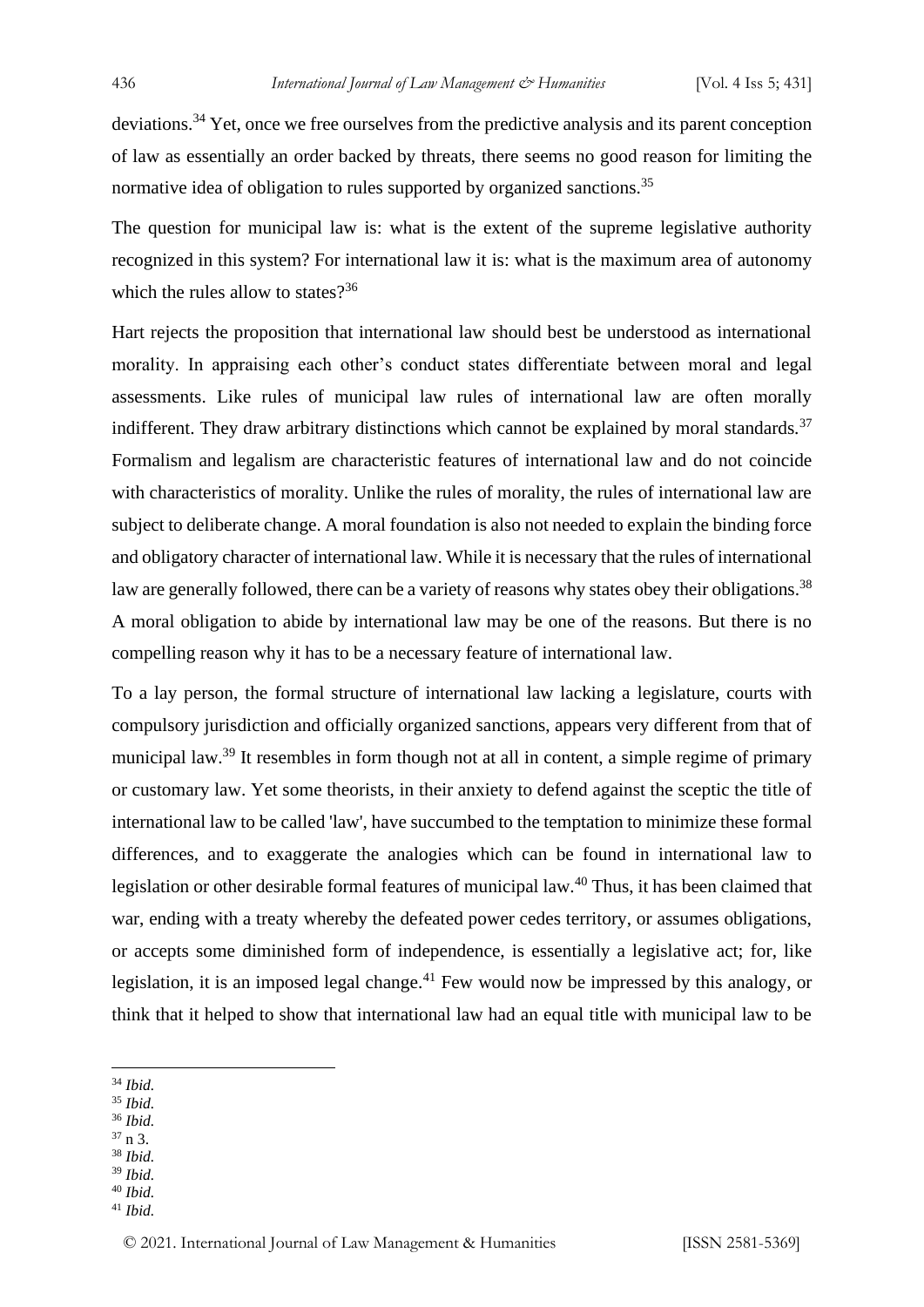called 'law'; for one of the salient differences between municipal and international law is that the former usually does not, and the latter does, recognize the validity of agreements extorted by violence.<sup>42</sup>

#### **V. CRITIQUE OF HART'S APPROACH TO INTERNATIONAL LAW**

Hart has a problematic understanding that international law is law but does not constitute a legal system. Hart narrows his perspective and focuses strongly on namely the law of the municipal legal order of the modern state. While he employs the term law in a broad way, encompassing also the obligatory rules of a primitive society and of international law, he uses these 'doubtful cases' mainly as a contrast to the 'clear standard cases constituted by the legal systems of modern states'.<sup>43</sup> Focusing on this form of law in the specific nation state context he nevertheless claims to have derived general characteristics of law as a social phenomenon which he then transposes onto the international law context.

This approach exhibits three shortcomings. First, while it presumes to be concerned with law in general it is strongly influenced by the peculiarities of law in the context

of a municipal political system.<sup>44</sup> However, there is no compelling reason why the concept of law as a general phenomenon should be more closely attributed to the modern state than to international law or to the law of more primitive societies. In applying his general concept of law to the international legal system, Hart conveys an archetypical theory of municipal law on the international level.<sup>45</sup>

Secondly, while Hart does not claim to develop a theory of the law of a specific municipal legal system, his model is designed to fit the modern constitutional state. Even with this eclectic approach, Hart's analysis is significantly incomplete. It focuses almost exclusively on private law and criminal law. Relations governed by administrative law or constitutional law do not play a significant role in Hart's concept.<sup>46</sup> For a general theory of law such an omission is remarkable and challenges the persuasiveness of Hart's antagonistic treatment of municipal law and international law.

Thirdly, the strong connection between the idea of a legal system and the municipal legal order is also doubtful in light of the way Hart arrives at his conception of a legal system. Hart starts his analysis with a description of a primitive social order which contains a minimum of primary

- <sup>44</sup> *Ibid.*
- <sup>45</sup> *Ibid.*
- <sup>46</sup> *Ibid.*

<sup>42</sup> *Ibid.*

 $43 n 3$ .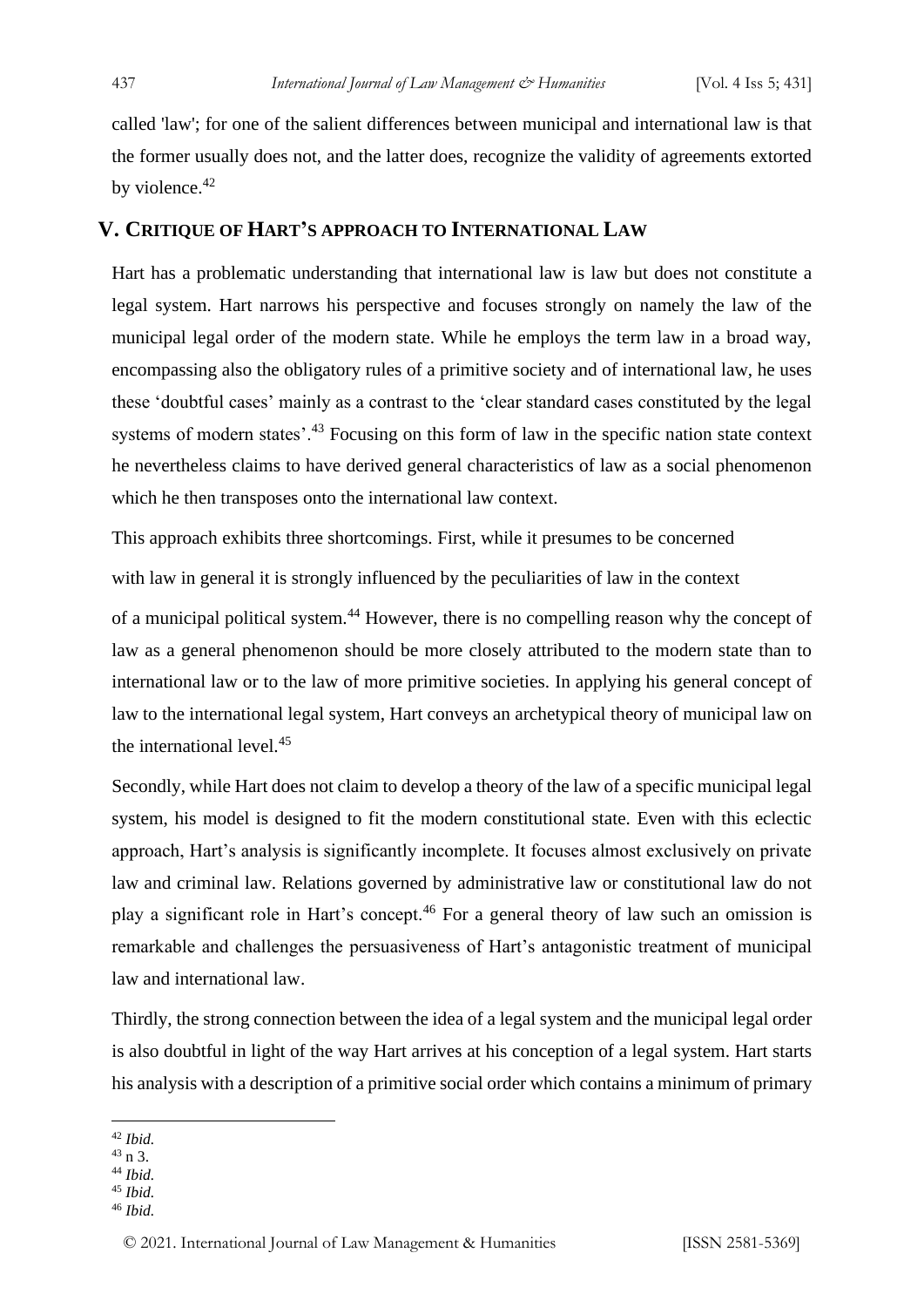rules but which does not have a legislature, courts, or officials.<sup>47</sup> Such a society is deemed to be defective in three ways: there is the problem of uncertainty, of the static character of the rules, and of inefficiency. What defines a more sophisticated legal system in contrast to a primitive social order is the ability to address and remedy these defects.<sup>48</sup> Within the context of the municipal legal order Hart finds the remedy for these deficits in the secondary rules of recognition, change, and adjudication.

It is more convincing to ask whether the international order comprises structures which effectively fulfil legislative, judicative, and executive functions which overcome the defects of a primitive social system. In order for international law to qualify as a legal system it needs to be able to perform these fundamental functions attributed to the law.<sup>49</sup> If it fulfils this requirement there are no grounds to deny international law the status of a legal system. Hart offers no compelling reason why a legal system necessarily would have closely to resemble the archetype of the municipal legal order of a modern constitutional state.<sup>50</sup>

The traditionally tight relationship between legal positivism and voluntarist conceptions of international law has led many scholars to believe that positivism necessarily implies a voluntarist approach to international law but that doesn't encompass the full picture.<sup>51</sup>

Hart rejects the proposition that international law consists of a unifying rule of recognition. However, the reasons he gives in support of this conclusion are not persuasive.<sup>52</sup> Hart sees a first indication of the lack of an international rule of recognition in the problems international lawyers have in formulating such a rule.<sup>53</sup> The *pacta sunt servanda* principle could not be the rule of recognition because not all international obligations arise from treaties or agreements.<sup>54</sup> However, there is no reason to deny the existence of a rule of recognition in international law. Article 38(1) of the ICJ Statute lists quite emphatically, the generally recognized sources of international law: international treaties, customary international law, and general principles of law. This criticism has to be seen in light of the ambiguity with which Hart himself endows his conception of the rule of recognition. These problems seem to be due more to Hart's failure more clearly to substantiate his concept of the rule of recognition than they are due to the structure of international law.

- <sup>48</sup> *Ibid.*
- <sup>49</sup> *Ibid.* <sup>50</sup> *Ibid.*
- <sup>51</sup> *Ibid.*
- <sup>52</sup> *Ibid.*
- <sup>53</sup> *Ibid.*
- <sup>54</sup> *Ibid.*

<sup>47</sup> *Ibid.*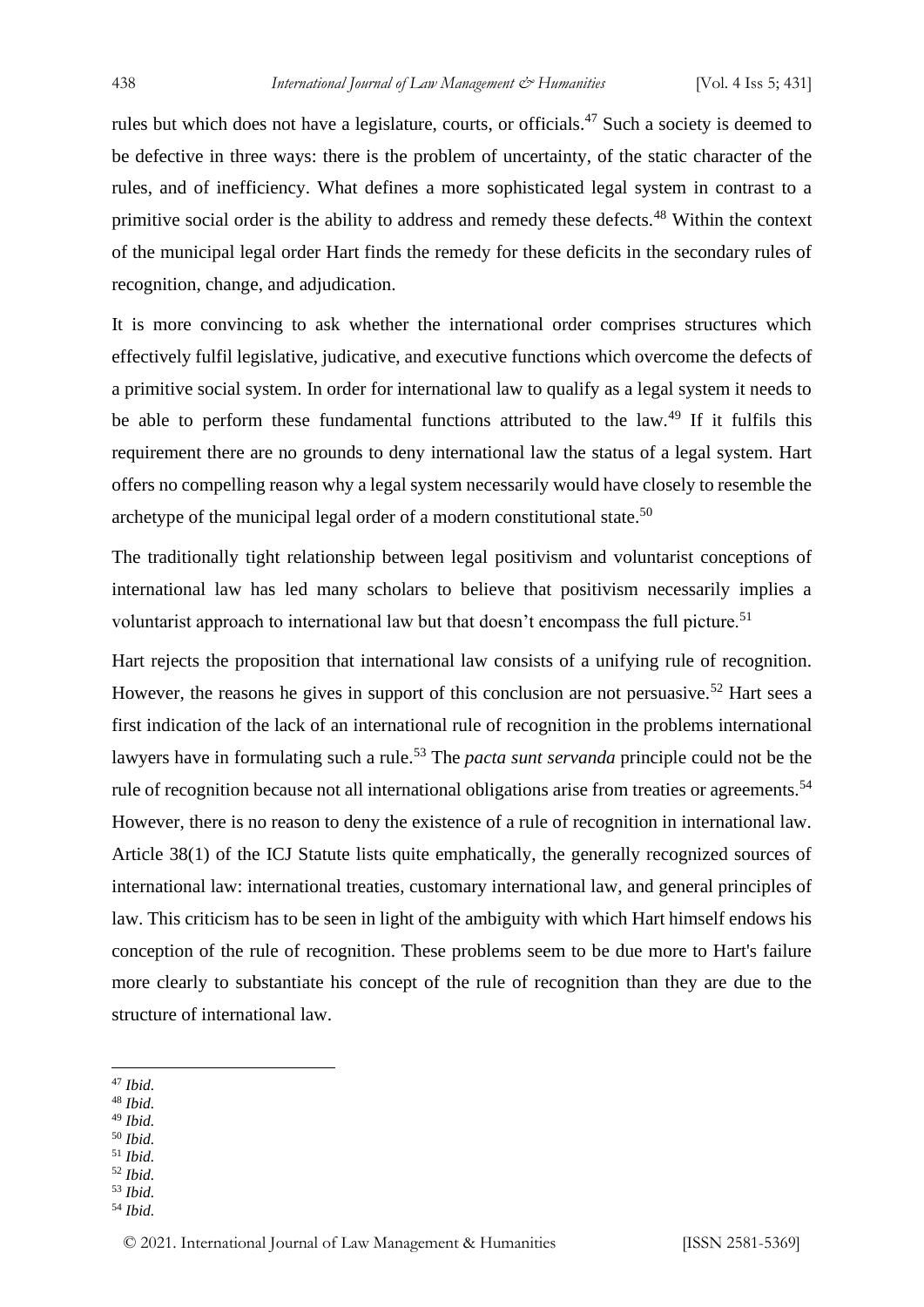The international legal order encompasses mechanisms of law-making which transcend the image of a primitive social order as painted by Hart. While it lacks a comprehensive centralized legislature comparable to the legislative branch of government in a municipal system, it consists of manifold instruments to translate community values into binding community rules.<sup>55</sup> This system is far from perfect and cannot in every case avoid factional interests obstructing legislation in the interest of the international community. Yet, it is far more sophisticated than Hart suggests.

The core function of the rule of recognition in Hart's concept of law is to identify criteria for the validity of primary rules and to provide criteria for governing the relationship between different sources of law.<sup>56</sup> The mere fact that international law consists of a variety of sources does not oppose the existence of a rule of recognition. Hart also recognizes that the municipal legal order can consist of multiple sources of law – for example statutes, customary law, and judicial precedents.<sup>57</sup> It might be argued that the lack of an authoritative interpreter in international law constitutes a structural difference when compared with the municipal legal system. However, the jurisprudence of the ICJ has contributed to the identification and clarification of a number of important rules in international law, and its decisions are generally considered to have a high degree of authority whereas municipal legal systems don't clearly establish an authoritative interpreter of statutes.

#### **VI. A BRIDGE BETWEEN THE LEGACY OF HART AND KELSEN AND ICJ CASE LAWS**

Decisions of the ICJ contain undertones of Hartian and Kelsenian jurisprudence influencing their interpretation of case law. This rapprochement between jurisprudence and public international law illustrates the importance of these thinkers even in contemporary times.

In the case of *Kruger v. The Commonwealth*<sup>58</sup> concerning a claim of genocide brought by aboriginal peoples against the government of Australia. In this case, the Northern Territory Aboriginals Ordinance 1918 Act authorized the removal of aboriginal children from their and their transference to orphanages, foster families and mission stations. It also empowered the officials to enter any property while doing so. Plaintiff argued that the Ordinance was unconstitutional as it authorized genocide. Australia had ratified the Genocide Convention, 1949, in 1951. This convention encompasses the alleged act here. which was 'forcibily transferring children of one group to another group'. From a critical legal studies perspective,

 $55 \text{ n } 3$ .

<sup>56</sup> *Ibid.*

<sup>57</sup> *Ibid.*

<sup>58</sup> (1997) 146 ALR 126.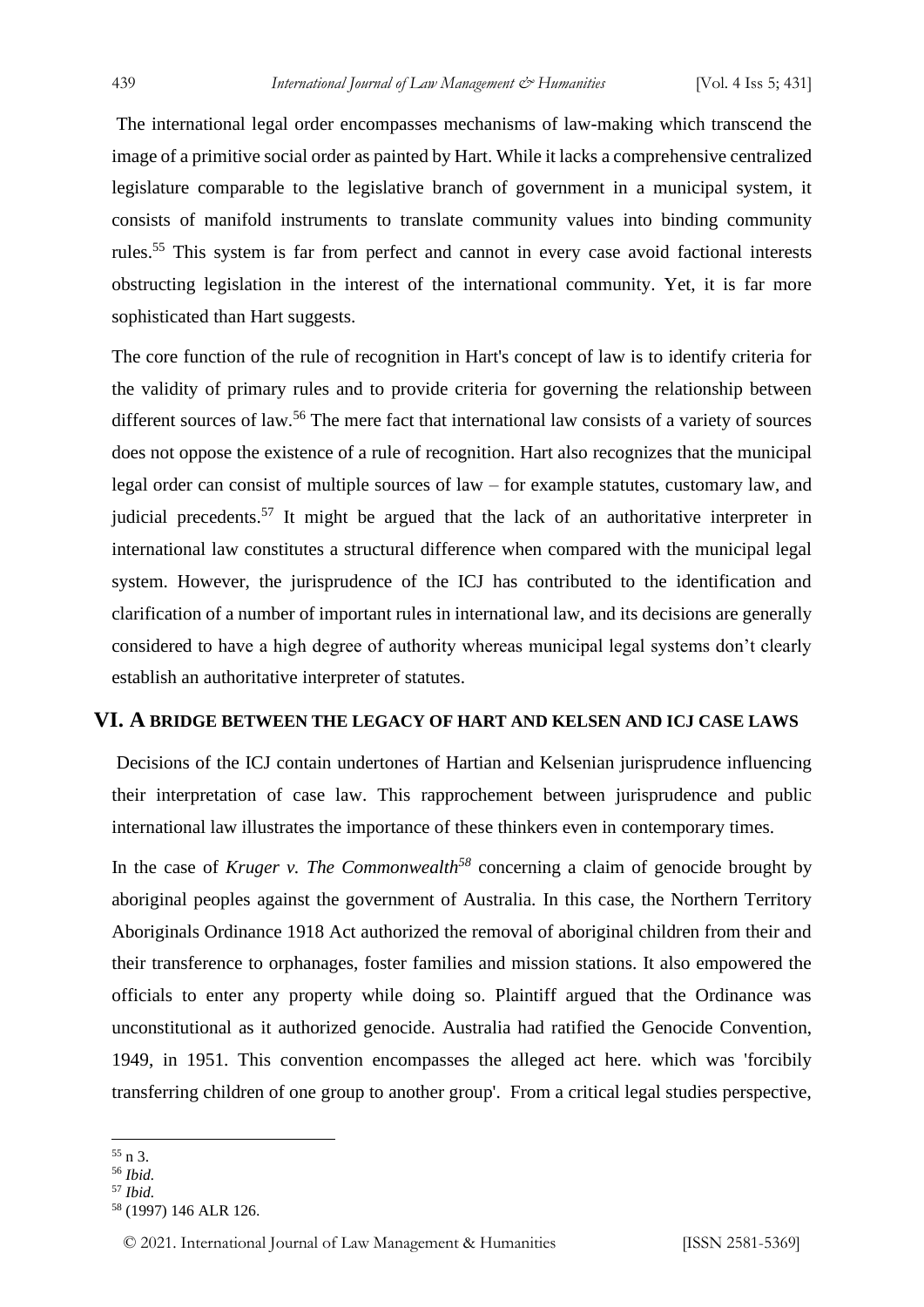it is the linguistic theory of the Court that is most interesting. The word 'care' is treated by the High Court in a manner befitting HLA Hart, as embodying a literal core which is not open to question. To the High Court, 'genocide' and 'care' are mutually exclusive. Logically, therefore, the Ordinance is constitutional and perhaps even admirable; any genocidal acts done under its authority would, on the contrary, be ultra vires.<sup>59</sup>

The applicants in *Kruger* faced a further and compelling difficulty. The word 'genocide' was defined under the *Genocide Convention* as requiring "intent to bring about the destruction of the group".<sup>60</sup> The argument of the Court was that that intent was not manifest in the Ordinance and therefore any genocidal acts were not authorized by it.

As Justice Toohey explains,

"There is nothing in the Ordinance, according to it the ordinary principles of construction, which would justify a conclusion that it authorized acts "with intent to destroy, in whole or in part the plaintiff's racial group. Once again, at the risk of undue repetition, it is necessary to keep in mind that it is the validity of the Ordinance, not any exercise of power under the Ordinance, which is the subject of these proceedings."<sup>61</sup>

On this point, the High Court is distinctly orthodox: the purity of the law is rescued by carefully distinguishing it from the behavior of officials thereby invoking Kelsen's theory to clarify issues of international law.<sup>62</sup>

In the *Western Sahara Advisory Opinion<sup>63</sup>* the issue was surrounding the underlying racism of *terra nullius*. The court decided that *terra nullius* could no longer legitimize state acquisition of territories based on occupation where those territories are inhabited by peoples living as 'organized societies.'<sup>64</sup>

The decision in *Mabo (No. 2)<sup>65</sup>* in 1992 declared that Australian State cannot continue to use *terra nullius* as a justification for colonizing aboriginal land. Thus, by acknowledging that that Australian State's foundation is based on colonialism, it was hailed as being a progressive judgment protecting the rights of aboriginals. The Court while declaring the unlawfulness of *terra nullius* refrained from considering the powers held by the state to steal lands and commit acts of genocide. *Nunga* history consisting of songs and stories of spirit-law, were always

<sup>59</sup> Desmond Manderson,*'Apocryphal Jurisprudence' Studies in Law, Politics and Society,* 81-111 (2001).

<sup>&</sup>lt;sup>60</sup> Convention on the Prevention and Punishment of the Crime of Genocide, 1949, Article II.

 $61$  n 47.

<sup>62</sup> n 27.

<sup>63</sup> *Western Sahara Advisory Opinion*, 1975 I.C.J. 12.

<sup>64</sup> Irene Watson, 'Buried Alive' Kluwer Law International, 253-269 (2002).

<sup>65</sup> *Mabo* v. *Queensland* (1992) 175 CLR 30.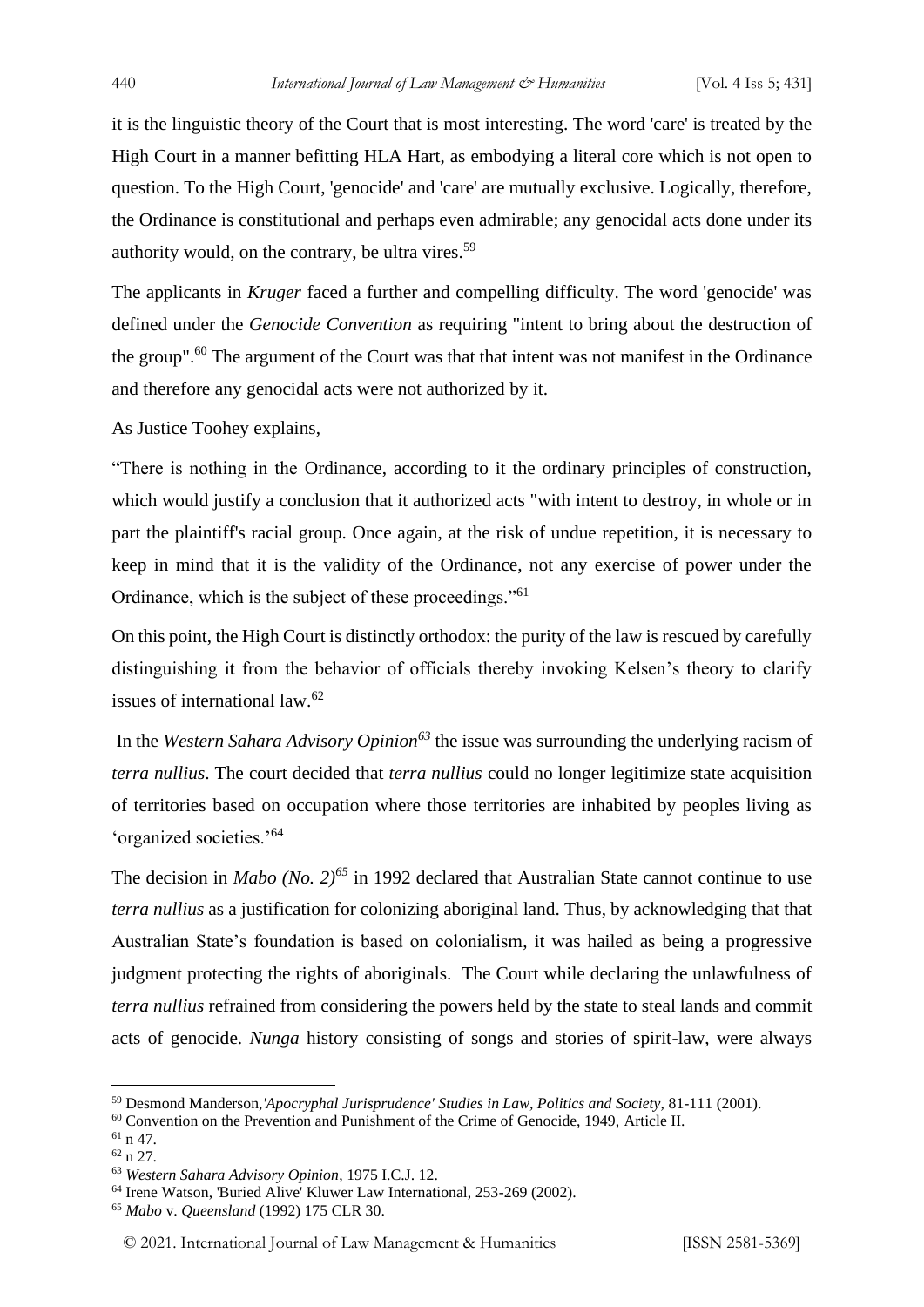embodied in land, the greater natural world and universal order of things in Australia. The *krinkris* imposed violence, in all its forms, rendering the Nunga life and laws pre-historic, invisible, un-evolved in time, in presence of *terra nullius*. 66

The 'spirit law' of the indigenous people had no transcendental authority like God. It was cosmological, cyclical and based on experience. Aboriginal laws are non-adversarial based on idea of obligation and reciprocity. Law is conceived as a duty of care for everyone. It blurs the line between friends and enemies. It is neither positive nor natural law that is, neither is the law written down or enacted by a sovereign nor does it have a beginning from the authority of God. It is a constant cycle of life, with no end and beginning. It is non- anthropocentric as humans are considered as a part of nature. They are perceived as the custodians of nature and there is no hierarchy among the creatures. The rule of recognition developed by Hart can be applied by the indigenous people to give legitimacy to their own law which is not recognized because the Court views state sovereignty as legitimate. As a response to the deficit of a simple society which has a set but not a system of social rules. The identification of these rules can be done through the fact that the rules are accepted by the community. Disputes about the rules can therefore not be settled by reference to an authoritative text. This uncertainty could be solved only by introducing a rule of recognition, a rule which determines which rules are binding. Where a system consists of more than one source of law the rule of recognition also regulates the relationship between these rules, thereby unifying them into a system of rules.<sup>67</sup>

There are several other international case law examples which draw their interpretations from Hart and Kelsen and this clearly indicates that International law and the analytical tradition in jurisprudence is not at a vanishing point and have mutual relevance.

#### **VII. CONCLUSION**

A discussion of the principle of effectiveness, and the relation of national to international law shows that Hart challenges Kelsen's claim that international law can be understood to validate national law by arguing that Kelsen's claim is based on nothing more than the principle of validating purport that is; if two norms are related by a relationship of validating purport, they both belong to the same legal system.<sup>68</sup> Since that principle is false, Hart concludes that Kelsen's monism must be rejected as well. For Hart, the practices of recognition in the national context are what determines the nature of the relationship of national and international law, at

<sup>66</sup> *Ibid.*

 $67 n 3$ 

<sup>68</sup> D.A. Jeremy Telman, *Hans Kelsen in America - Selective Affinities and the Mysteries of Academic Influence*, 59-83(2016).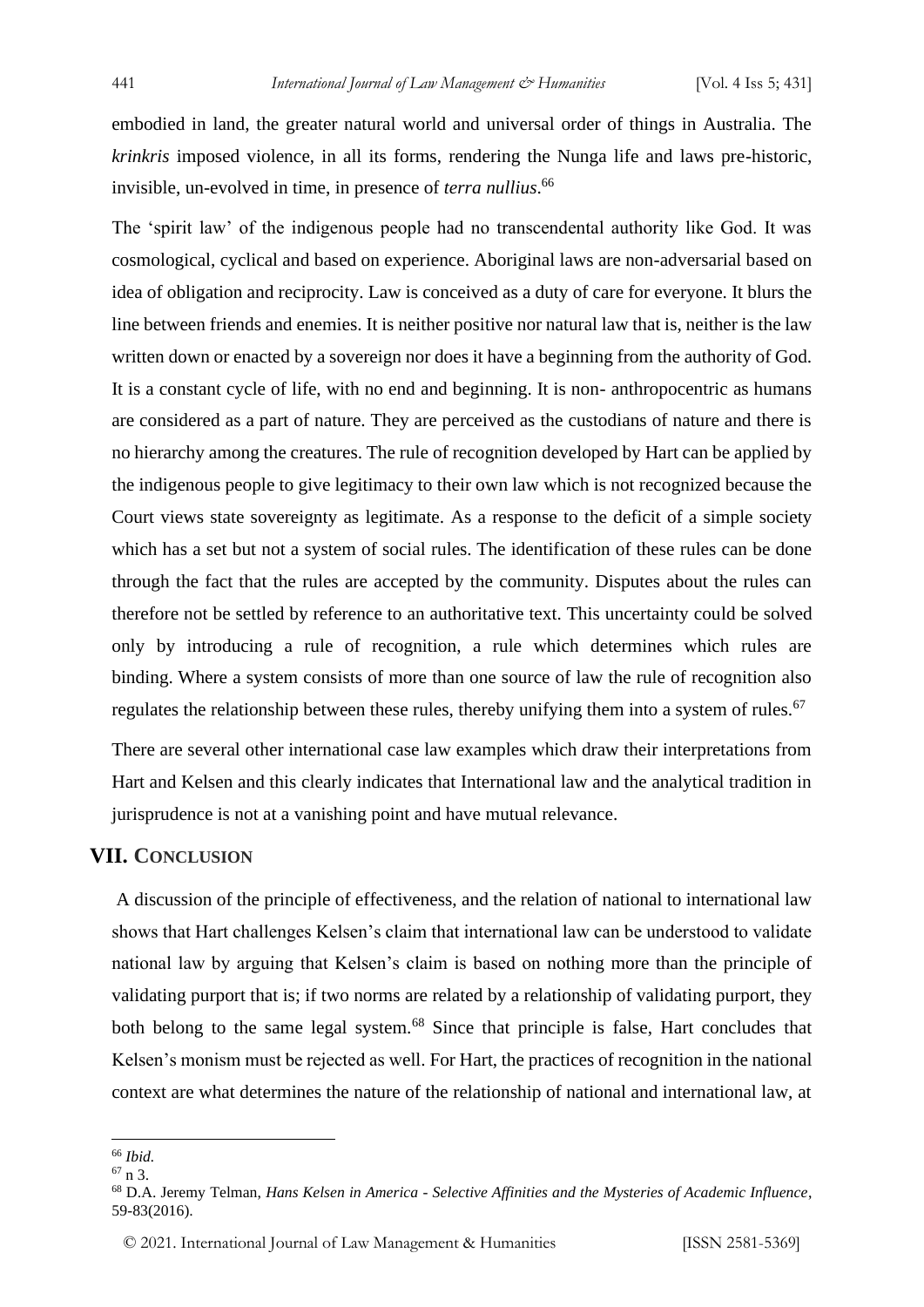least in the absence of an international practice of recognition.<sup>69</sup> National practices of recognition, however, typically do not recognize any dependence of the validity of national law on international law.<sup>70</sup>

Hart claimed that international law could not be regarded as a legal system because of the differences in form between municipal law and international law, due to the lack of an international legislature, judiciary, and centralized system of sanctions, and the absence of a uniform rule of recognition.<sup>71</sup> This claim needs to be challenged because his methodological approach does not imply the consequence that a legal system has closely to resemble a municipal legal order in form and structure. Even if Hart's assumption is accepted, he presents only an incomplete account of the municipal legal order. If Hart's analysis is extended to the sphere of public law, and in particular constitutional law, the divide between municipal law and international law does not seem as antagonistic as Hart's different characterization of municipal law as a legal system and international law as a mere set of primary rules suggests.<sup>72</sup> Applying Hart's concept to international law with these shortcomings of Hart's theory in mind, secondary rules of recognition, change, and adjudication can be identified in international law. However, international law is, to a larger extent than municipal law, characterized by nonhierarchical structures and a fragmentation of legal regimes. This plurality of international law should be viewed not only as a defect but as an endemic feature of international law as a legal system.<sup>73</sup> A jurisprudence which chooses the municipal legal system as the sole baseline and point of reference for an evaluation of international law will necessarily misconceive these characteristics and regard them as pathologies. International law has deficits which challenge its efficiency and significance as a social rule system with the function of governing the conduct of states and state officials and of containing the use of force and power in international relations.<sup>74</sup> These deficits are openly visible and, in the case of blatant violations of fundamental community values and displays of power by individual states, frustrate international lawyers and external beholders of the system alike. However, structurally comparable deficits exist within municipal legal orders, to a varying degree and with varying intensity.<sup>75</sup> The differences between the two legal orders justify a conceptual distinction. But

- <sup>69</sup> *Ibid.*
- <sup>70</sup> *Ibid.*
- $71 n 3$ . <sup>72</sup> *Ibid.*
- <sup>73</sup> *Ibid.*
- <sup>74</sup> *Ibid.*
- <sup>75</sup> *Ibid.*